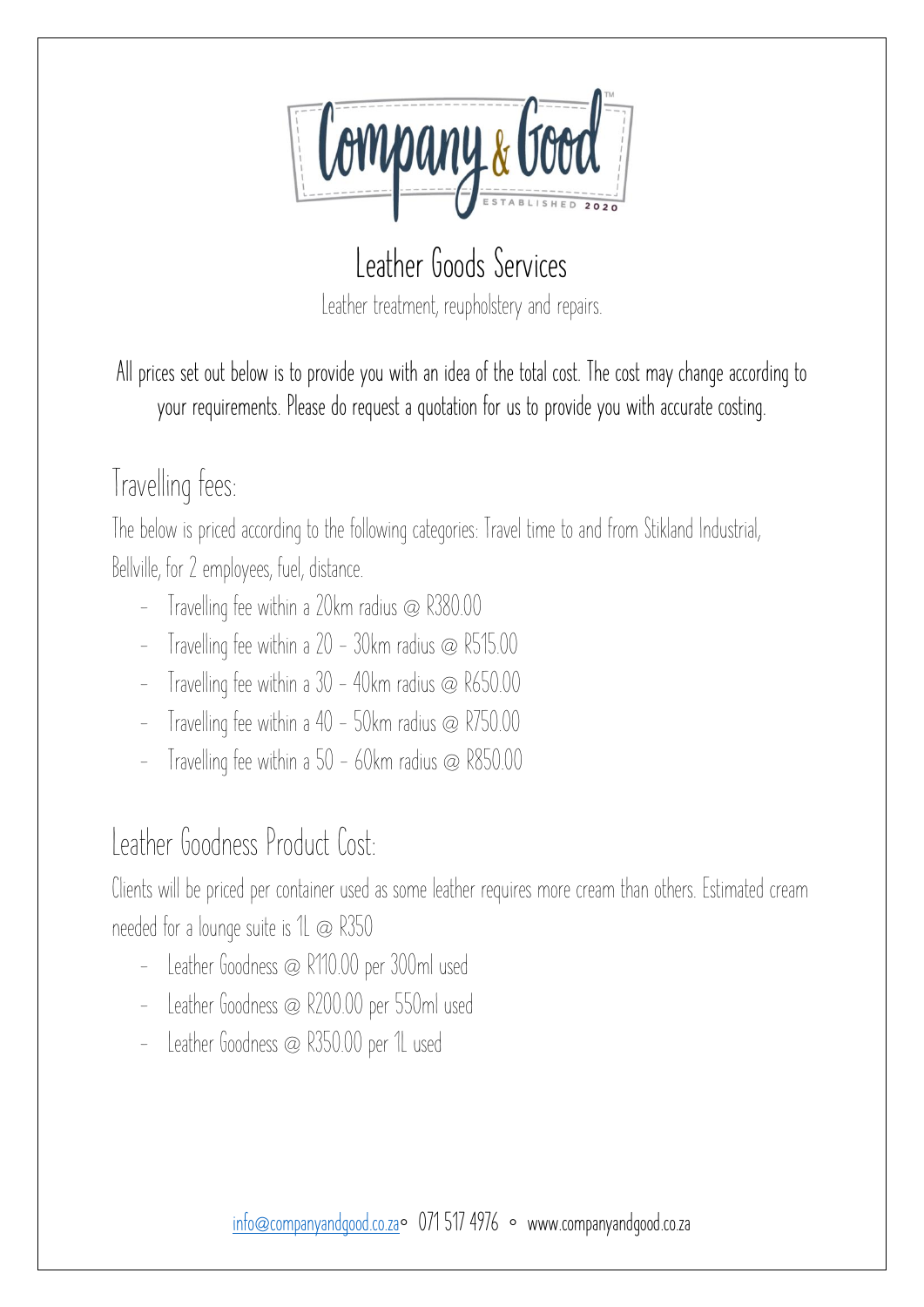Company & Good

Clean and Condition labour fees:

- $-$  3 seater 2.2m  $\omega$  R150
- 2 seater 1.8m @ R110
- 1 seater 900mm @ R70

#### Deep clean and condition labour fees:

This service removes any dirt, oil, sweat, stains, which sit in the leather.

- $-$  3 seater 2.2m  $\omega$  R660
- $-$  2 seater 1.8m  $\omega$  R490
- 1 seater 900mm @ R320

Replacing straps within the base of the couch:

- $-3$  Seater 2.2m @ R950
- 2 Seater 1.8m @ R750
- 1 Seater 900mm @ R550

Re-stuff backrest cushions:

- R150 per cushion